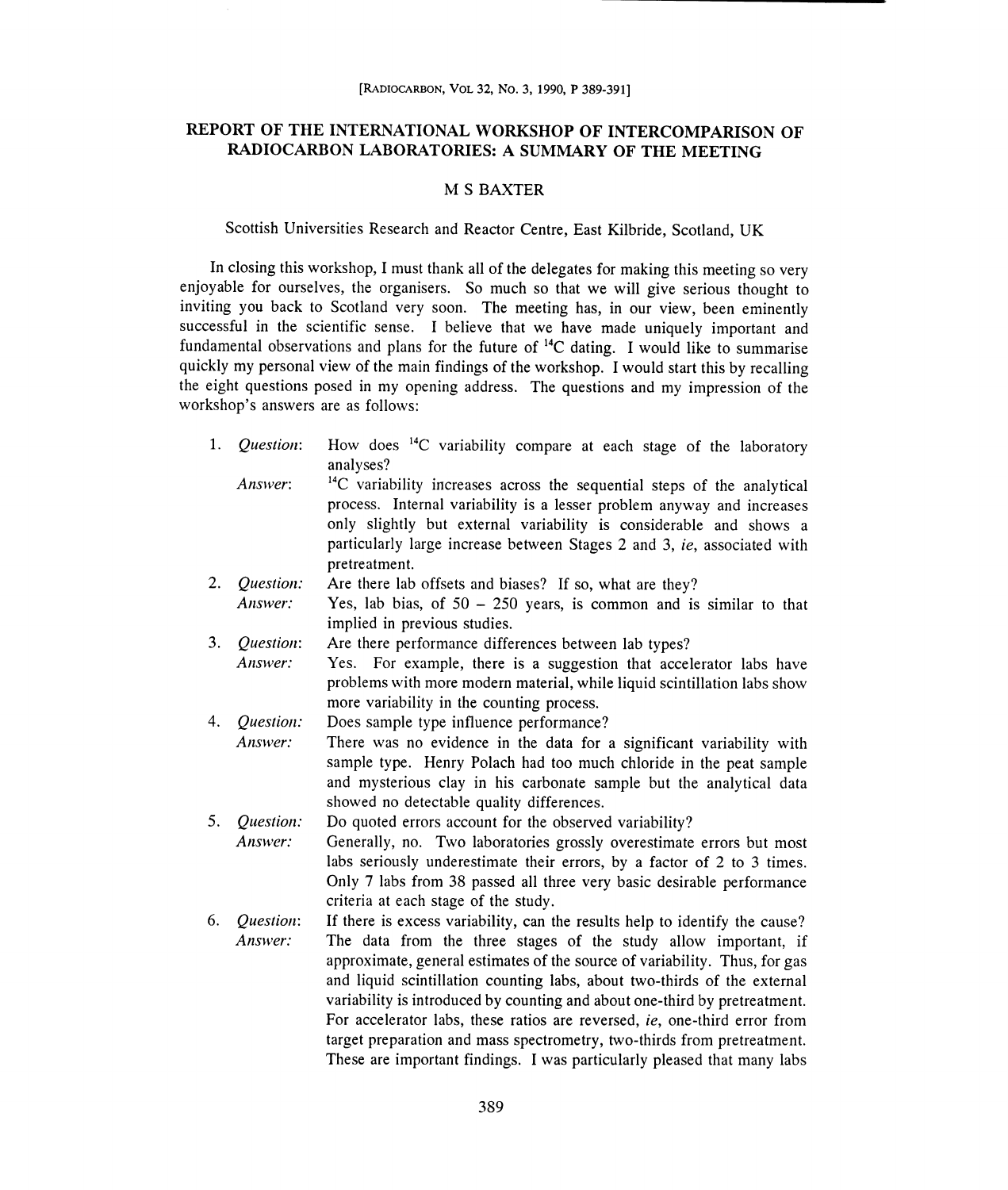### 390 MS Baxter

|    |                  | (eg, of Hertelendi, Horvatinčić, Geyh, Pazdur, etc) have already used this          |
|----|------------------|-------------------------------------------------------------------------------------|
|    |                  | study to identify their problems, change their procedures and reduce their          |
|    |                  | errors. This, of course, is one of the main aims of our work.                       |
| 7. | <i>Ouestion:</i> | Is there an indicated need for a future intercalibration programme?                 |
|    | Answer:          | Unanimously, yes, there is a clear need from the $^{14}$ C labs and $^{14}$ C users |
|    |                  | alike.                                                                              |
| 8. | <i>Question:</i> | If so, what are the requirements and what is the mechanism?                         |
|    | Answer:          | It is the major achievement of the meeting that it agreed on exactly what           |
|    |                  | is needed and how to meet that need.                                                |

is needed and how to meet that need.<br>The recommendations of the workshop are based on the principles of:

1. Good laboratory practice, in which the modern terminology of 'quality assurance' is adapted to <sup>14</sup>C laboratory procedures. Austin Long very expertly proposed such an adaptation.

2. Individual laboratory responsibility but with much increased international help and 2. Individual laboratory responsibility but with much increased international help and cooperation focused through a major IAEA initiative in the provision of new reference materials for 14C dating.

3. Increased accountability to the  $^{14}C$  analytical and user communities. All the workshop's recommendations and the resulting QA procedures will, however, be voluntary and flexible to each lab's needs.

4. Regular programmes of 'blind' intercomparisons on natural samples to monitor and encourage progress, this programme to continue, in its next phase, to be led and funded from encourage progress, this programme to continue, in its next phase, to be led and funded from<br>the UK. The Natural Environment Research Council has already indicated its wish to fund a significant fraction of the total cost and the Science and Engineering Research Council has advised that it will give serious consideration to continued support for the programme.' The three Scottish laboratories involved are sufficiently committed to ensure that the next international intercomparison study will indeed take place. advised that it will give serious consideration to continued support for the program<br>three Scottish laboratories involved are sufficiently committed to ensure that<br>international intercomparison study will indeed take place

The practical details of the workshop's proposals appeared to me to be as follows:

1. The IAEA Programme

a. Austin Long will very quickly draft and circulate for comment a document on recommended quality assurance procedures for  ${}^{14}C$  labs. He will then send the draft to all participants of this workshop and to others. He will then circulate and publish the final recommendations, hopefully by the end of 1989. participants of this workshop and to others. He will then circulate and publish the final<br>recommendations, hopefully by the end of 1989.<br>b. The IAEA will collect, from a variety of agreed sample submitters, sets of new

reference materials. These are proposed to be 1) modern cellulose, 2)  $\sim$ 5000-yr charcoal, 3) ~10,000-yr wood, 4) ~25,000-yr wood, 5) ~25,000-yr marine sediments, 6) ~40% modern travertine and 7)  $\sim 0\%$  marble. These samples are to be prepared, homogenised and distributable, at low cost, by February 1990. Prospective participants should write to IAEA in distributable, at low cost, by February 1990. Prospective participants<br>Vienna to indicate that they wish to take part in this programme.

c. The results of the first round of 'blind' analyses on the new materials should be returned to IAEA by 1 July 1990.

returned to IAEA by 1 July 1990.<br>d. Specialists will convene in Vienna in October 1990 to present and discuss the first-round results. Anyone can attend this meeting, although, obviously, the cost of attendance must be paid by participants.

e. There will be a recommended quality assurance procedure that labs should adapt to their own needs. The recommended procedures will include:

<sup>1</sup>Since the meeting, the two UK Research Councils have agreed to share equally the costs of the next intercomparison exercise. intercomparison exercise.